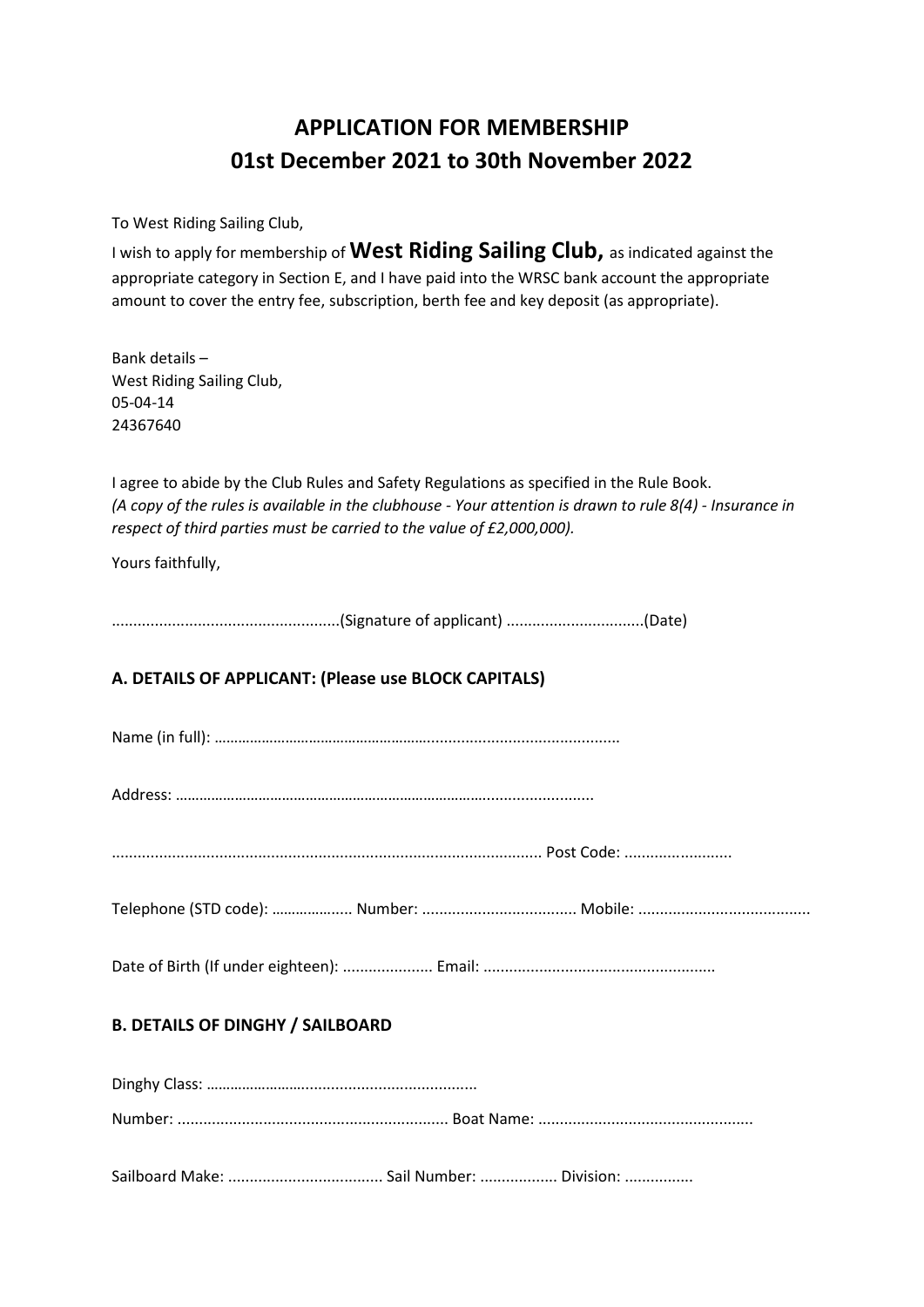#### **C. PREVIOUS SAILING EXPERIENCE**

(Please also provide details of any sailing qualifications you may hold)

#### **D. SUPPORTING SIGNATURE**

All prospective members should visit the Club and meet a member of the Committee in order that he/she can support the application when it is submitted.

The best time to visit the Club is on a Sunday when Committee Members are in attendance, and you will be able to see the facilities and activities.

Please bring your application form with you and obtain a signature below.

Committee Member: ................................................... Date: ....................

#### **E. DETAILS OF SUBSCRIPTION**

# **Please note payment in full should be submitted with the application for membership. For membership purposes, the age of an applicant is determined as that on 1st December 2021.**

**Family** - Member, Spouse / Partner & Children 21 years of age or under £ 255.00 [ ] **Single** (18 and over) £ 225.00 [ ] **Training Fees:** Where agreed in advance £ -------- [ ] **Cadet** (Under 18, includes non-sailing rights for a parent or guardian) £ 60.00 [ ] **Student/Country** (By written application to the Committee) £ 60.00 [ ] **Key Deposit** - £5 refundable on resignation £ 20.00 [ ] **Berth Fee** (Fee for first boat stored at the club.) £ 65.00 [ ] **Additional Berth Fee** (Fee for subsequent boats stored at the club.) £ 40.00 [ ]

**TOTAL £ ………………………**